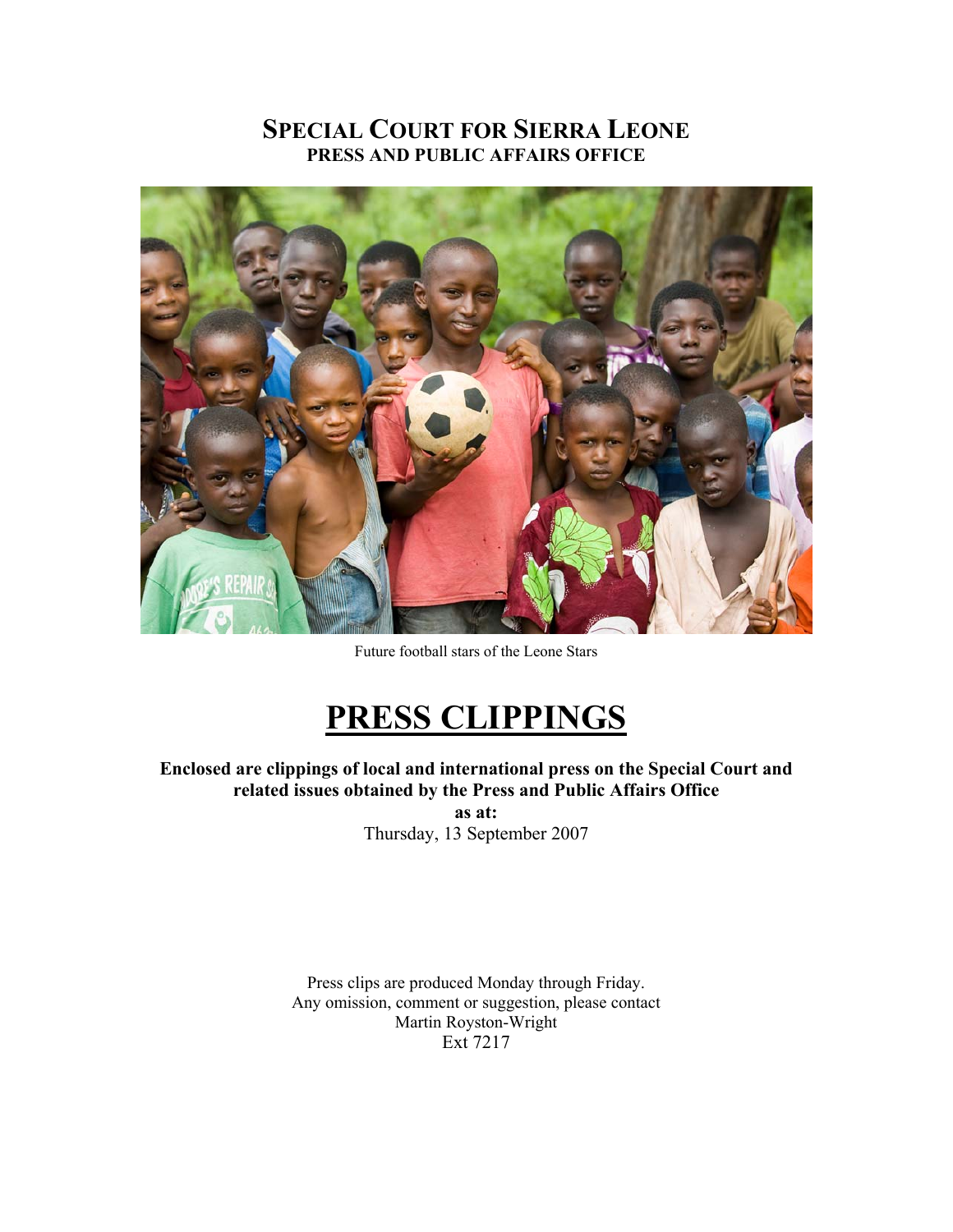|                                                                                   | 2             |
|-----------------------------------------------------------------------------------|---------------|
| <b>International News</b>                                                         |               |
| Tribunal Confronts Funding Woes With Taylor Still Awaiting Trial / World Politics | Pages 3-6     |
| Ex-leader's Son Pleads Not Guilty to Torture / Miamiherald.Com                    | Page 7        |
| UNMIL Public Information Office Media Summary / UNMIL                             | Pages $8-10$  |
| Striking Back at Kleptocrats / International Herald Tribune                       | Pages $11-12$ |
| Liberia's Small Steps on Reform / Boston.com                                      | Pages 13-14   |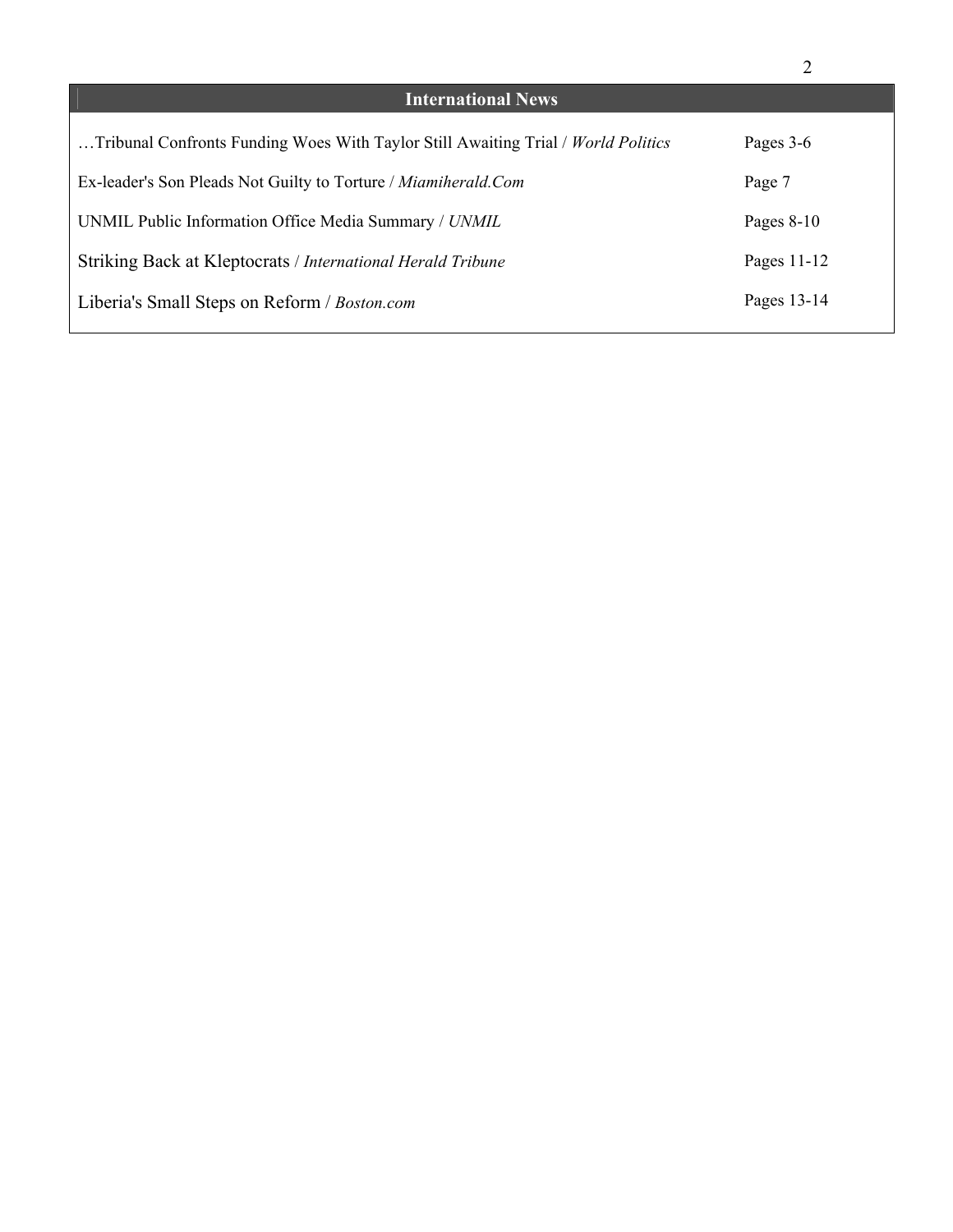World Politics Wednesday, 12 September 2007

## **Sierra Leone Tribunal Confronts Funding Woes With Taylor Still Awaiting Trial**

### Lauren Gardner

WASHINGTON -- The hybrid war crimes tribunal set up by the government of Sierra Leone and the United Nations achieved what international observers described as a major milestone in July when it delivered sentences of 45 and 50 years to three men convicted of committing war crimes during Sierra Leone's late-1990s civil war.

The ruling at the [Special](http://www.sc-sl.org/) Court for Sierra Leone marked the first-ever conviction of an African warlord for using child soldiers, and it came just a few weeks before a second round of convictions, on Aug. 2, in which two other former militia leaders were found guilty of war crimes.

While these advances have drawn praise from the international community, they've occurred in the shadow of the Special Court's lack of progress in the trial of Charles Taylor, the former president of neighboring Liberia indicted for crimes connected to exacerbating Sierra Leone's war.



From the start, the Special Court has been troubled by financial woes, which observers say can only be expected to grow in the months and years to come. Already, the court "doesn't have enough money," says Elise Keppler, counsel to the International Justice Program at New York-based Human Rights Watch.

Keppler, who contends that the court will need more cash when the current round of litigation is finished, told World Politics Review that judges, prosecutors and defense lawyers often don't know how much money the court will receive in donations well enough in advance to plan effectively for trials and to maintain necessary staff levels. She added that court staffers are regularly put in the position of having to take time away from their jobs to raise funds.

David Crane, who served as the court's chief prosecutor from 2002 until 2005, says that about 70 percent of his work was spent dealing with politics and diplomacy, which included fundraising from both governmental and non-governmental sources.

"You're always thinking about money," he said.

It is possible that the court's financial problems are simply a design flaw, according to a March 2006 report by New York-based [International](http://www.ictj.org/en/index.html) Center for Transitional Justice (ICTJ).

The report, titled "The [Special Court for Sierra Leone Under Scrutiny,](http://www.ictj.org/static/Prosecutions/Sierra.study.pdf)" (pdf file) outlined how the court was intentionally set up differently from the International Criminal Tribunals for Yugoslavia and Rwanda, which created a financial drain on U.N. resources.

The result, according to the report, is that the Sierra Leone court's budget is only about \$25 million a year, compared to some \$120 million per year for each for the Yugoslavia and Rwanda tribunals.

[Human](http://www.hrw.org/doc?t=africa&c=sierra) Rights Watch asserts that the court's defense office has lacked sufficient funds. While "[we are] all for cost efficiency," said Keppler, everyone involved in the court still needs the appropriate resources to function.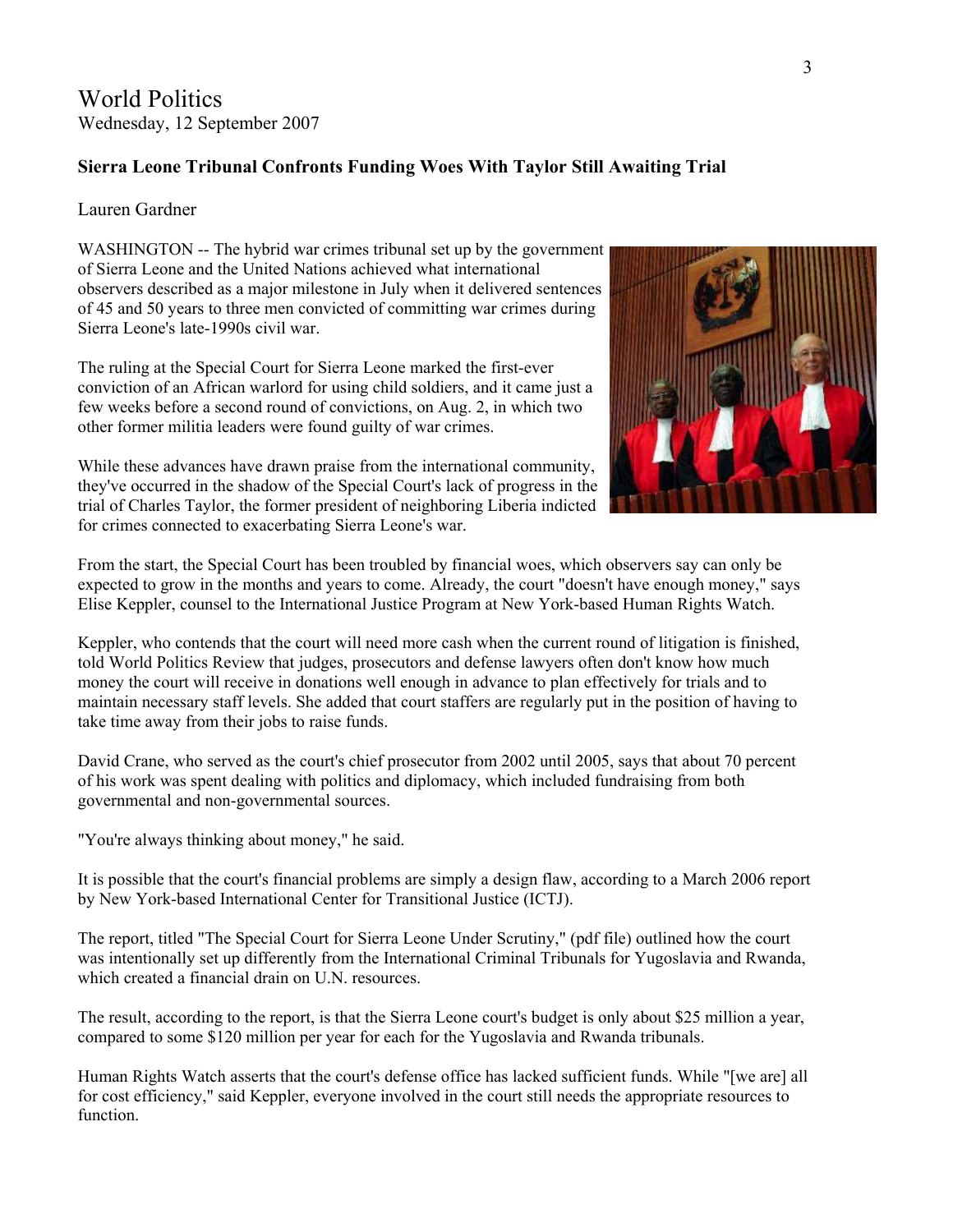#### **The Role of 'Interested' States**



Marieke Wierda, who co-authored the ICTJ report and serves as a senior associate with the organization, says that while the court operates autonomously from other U.N. bureaucracy, it is still subject to the oversight of a m anagement committee.

The committee is comprised of "interested states," which, says Wierda, include the United States, the United Kingdom, Canada and the Netherlands -- the four countries that have donated the most to keep the court going.

The United States is the biggest donor,

The U.N. Secretariat and Sierra Leone are also on the management committee, which was established to take the place of the U.N. Secretariat in managing donations received for the court. Unlike the funding for the Rwanda and Yugoslavia tribunals, the donations are made voluntarily, rather than being mandated by the United Nations.

Despite funding problems that have plagued the court, Crane, the former prosecutor, defended the court's financial autonomy from the United Nations.

In an interview with WPR, Crane maintained that it was a good decision to keep operations outside of the United Nations' assessed funding system as a means of limiting the extent to which U.N. bureaucracy could slow the court's progress.

"[The current system] does work -- it just has to be consistent, that's all," he said.

According to the ICTJ report, the committee is not allowed to advise the court on any judicial matters. Its central role is to ensure that the court's funding levels are maintained, and to encourage other countries to contribute funds. However, the report maintains that the committee has failed to rally the political and financial support needed for the court's future.

Members attending committee meetings regularly are legal advisers, with no financial training and busy schedules, the report's authors wrote.

### **Outreach Key in Taylor Case**

Human Rights Watch notes that a key aspect of the management committee's work is supposed to be outreach to citizens of Sierra Leone so that they may learn about and follow the Court's actions.

This function, according to Keppler, is especially critical in the case of Charles Taylor. While the court itself is located in Freetown, Sierra Leone's capital, the Taylor case is so sensitive it is being tried in The Hague due to concerns for Sierra Leone's stability if the trial were to be held in the country's capital city.

The Taylor trial was slated to open in April, but has faced repeated disruptions. In mid-August, when Taylor announced that he was dismissing his court-appointed defense lawyer, the trial was postponed for the fourth time. With Taylor's new lawyer arguing that at least four more months are needed to prepare, a future hearing has been scheduled for January.

With some observers arguing that the trial's delay could be the result of an unnecessary rush created by judges, who are under international pressure to swiftly exact justice on Taylor, Keppler stressed the need for public outreach.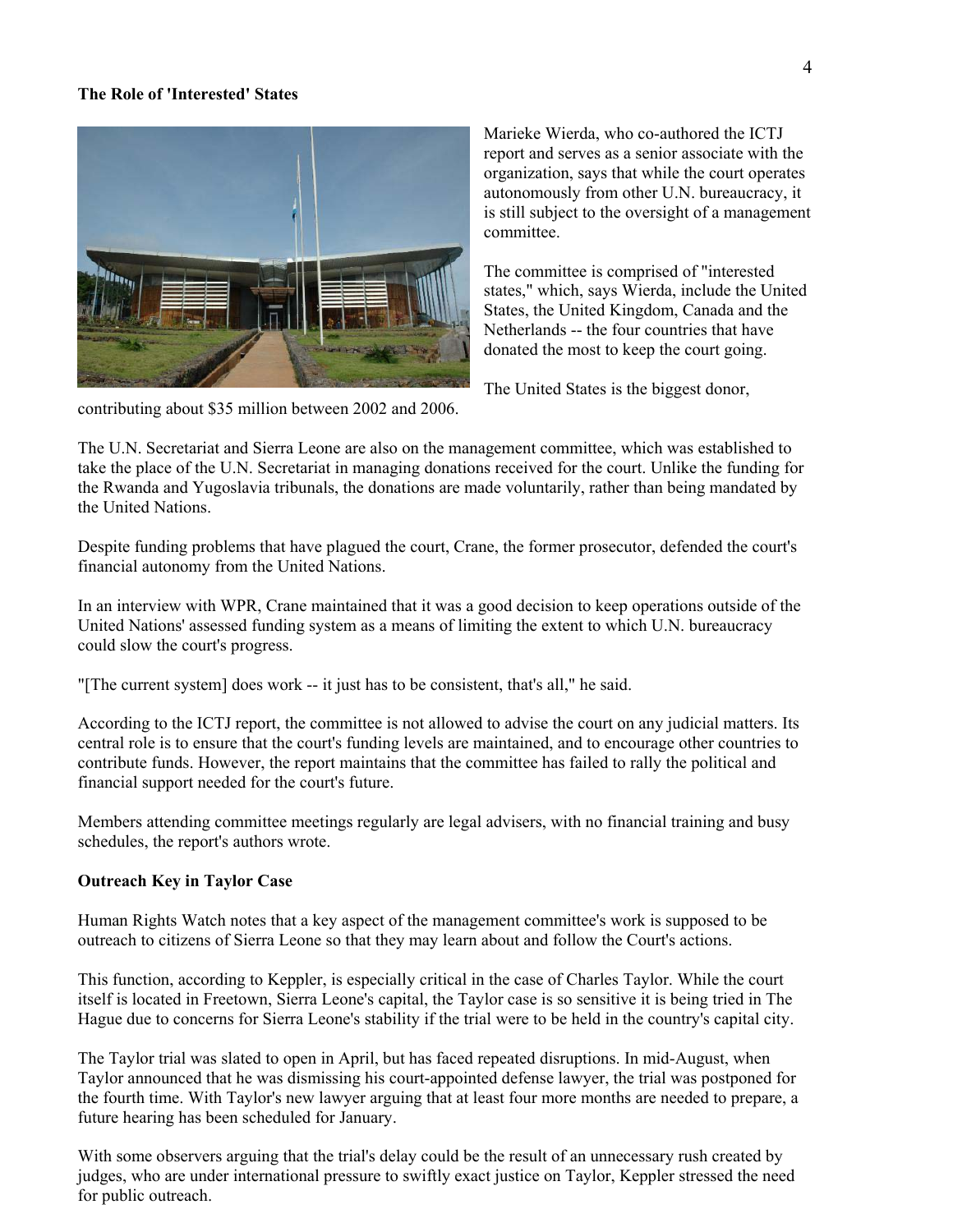"The need for effective outreach is all the more important" because of the Taylor trial's location, she said, adding that outreach should also be "envisioned as part and parcel of the kind of work these tribunals need to do."

The cost of such outreach can be expected to grow, as the court's management committee seeks to bring video feeds and radio reports about the Taylor trial's progress to the Sierra Leonean public.

Money must also be raised for Sierra Leonean and Liberian journalists to travel to The Hague to cover the trial themselves, said Keppler.

According to Crane, donor countries may not technically be allowed to influence the court's decisions, but they can exert their influences by choosing what to fund or not fund.

As an example, he cited the management committee's refusal to fund "groundbreaking initiatives" with the outreach programs, a development that has forced senior members at the court to devote time to fundraising in addition to their other work at the court.

Outreach is not considered part of the court's core budget, Keppler said. Donors must earmark their contributions for outreach, as its funding is considered separately, she added, noting that the European Commission is one donor that has particularly helped with outreach.

### **U.S. Funding and Influence**

Another issue facing the committee is the stigma surrounding its predominant donors. The United States, the United Kingdom, Canada and the Netherlands were the top four donors the first three years of the Court's existence.

The United States' financial leadership is somewhat ironic given that the Bush administration has not signed the Rome Statute, the founding treaty of U.N.-backed International Criminal Courts.

Despite U.S.- and U.K.-funding predominance and the noticeable influence they exert over the management committee, the ICTJ maintains Western countries do not outwardly control the court and its actions.

"The Court's job is to be independent," said ICTJ Senior Associate Wierda. "It is, after all, not a private business, and the Management Committee should not be confused as shareholders. They exercise oversight, but only in a broad, non-judicial way."

While published reports indicate the United States contributed approximately \$35 million to the court from its inception until 2006, figures for 2007 are presently unavailable.

The U.S. State Department did not respond to repeated requests for comment on how the money is appropriated and the extent to which U.S. funding may be expected to continue in the years to come.

#### **The High Price of Witness Protection**

According to the ICTJ report, there are several instances in which court expenses have exceeded expectations, particularly in the areas of security and witness protection.

Noting the relatively small size of Sierra Leone, the speed with which news travels through informal networks, and the lingering presence of ex-combatants from the country's civil war, the report stated that "witness protection [costs] are inevitably high when the court is located in-country."

The issue is "slowly being addressed and looked at" by the United Nations, according to Keppler, who maintains that witness protection is an issue that will affect the court well after the trials and appeals end.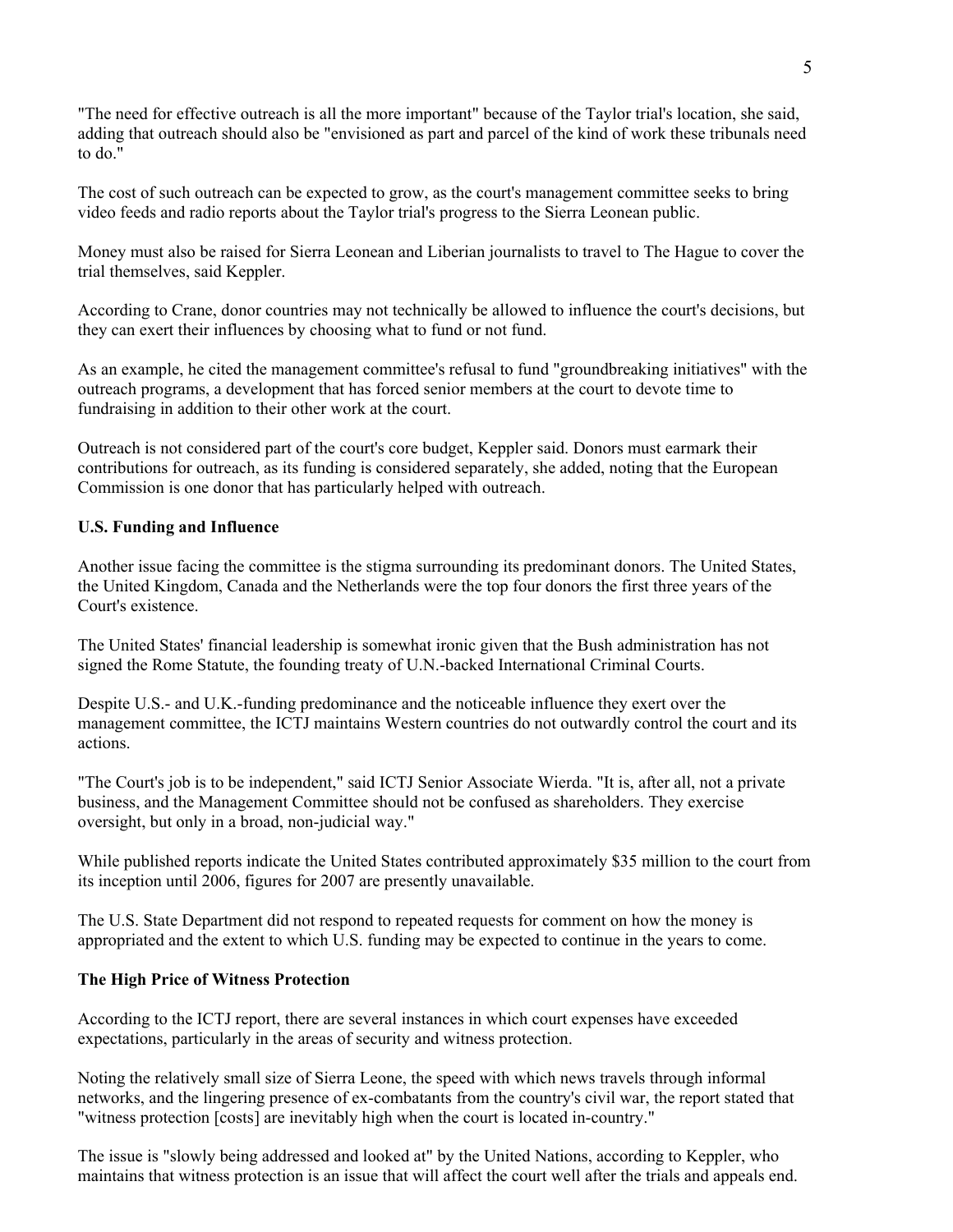"That doesn't stop when the Court stops hearing cases," she said, arguing that Sierra Leoneans cannot be solely responsible for such issues if they arise and that international oversight is necessary.

She also noted the potential future costs of managing the conditions of incarceration for war criminals convicted by the court.

Crane also believes post-trial expense planning must be a priority. He said initiatives are under way to deal with residual issues such as witness protection and post-trial psychological support.

The United Nations is working to create a single office to handle residual issues for tribunals such as the Special Court, an office that Crane has pushed for and calls "the U.N. war crimes residual office."

"I admonished even at the beginning that the Special Court will never go away," he said.

Keppler asserted that the Special Court for Sierra Leone will send an important message to the world by showing that war criminals will not live in a world of impunity.

It will be "disastrous" if the Court cannot finish its work, she said, adding that "it's essential that donors come forward," especially now, as the Court heads into its final stretch.

*Lauren Gardner served as a summer international news intern for World Politics Review. She is an undergraduate senior at American University in Washington, D.C., and Editor in Chief of The Eagle, the university's student-run newspaper.* 

*Top photo: The Freetown chambers and three judges of the Special Court (SCSL photo)*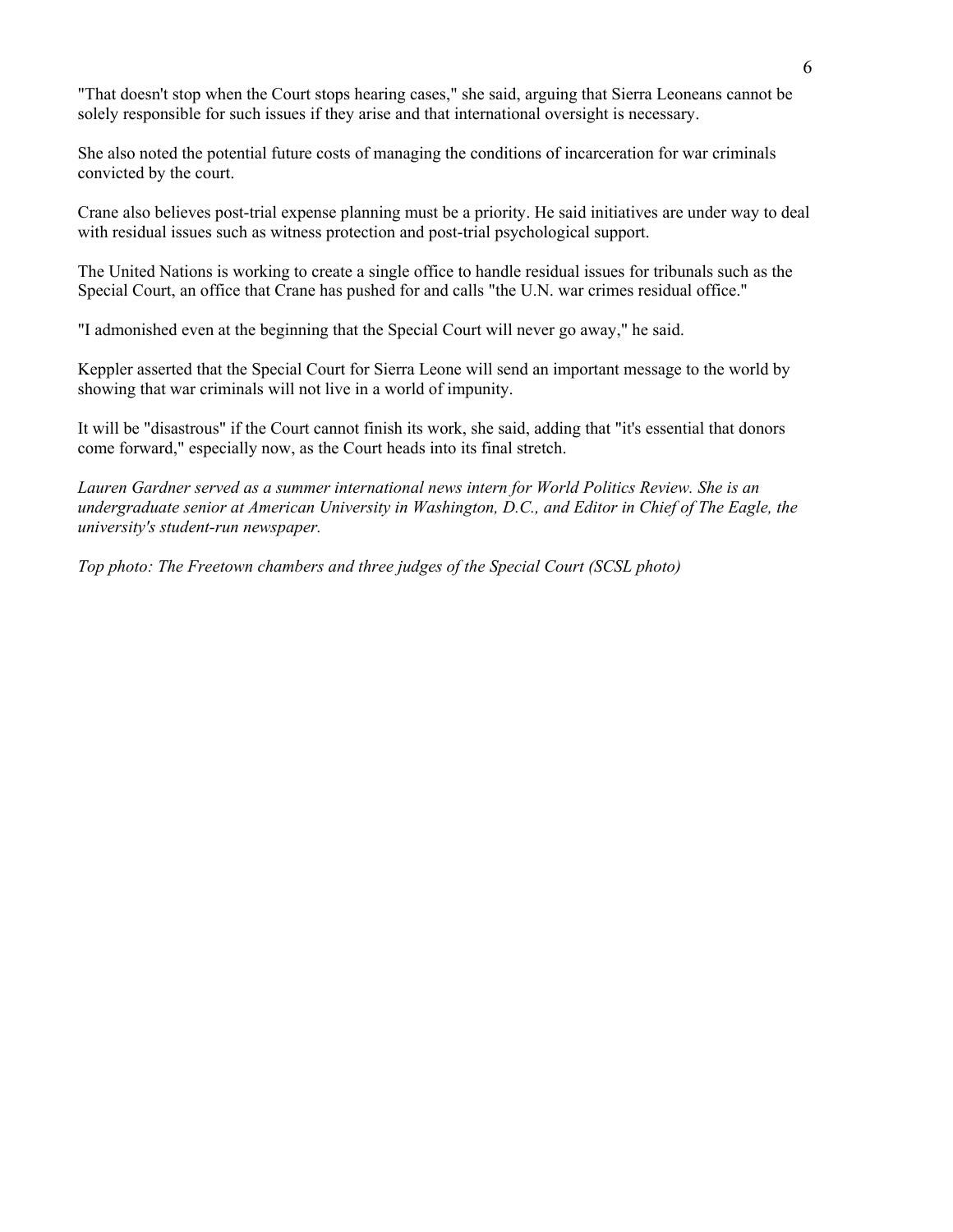# Miamiherald.Com

Wednesday, 12 September 2007

### **Ex-leader's son pleads not guilty to torture**

The son of former Liberian President Charles Taylor pleaded not guilty Monday in federal court in Miami to a new U.S. indictment charging his involvement in brutal killings and horrific acts of torture on victims in the West African nation.

Charles McArthur Emmanuel commanded the elite Antiterrorist Unit in his father's regime. He is accused in the indictment of shooting three people picked from a group stopped at a bridge checkpoint in 1999 and ordering another victim's throat cut as punishment for attempting to escape.

Many of the seven victims described in the indictment were held in below-ground pits covered with iron bars and barbed wire. Melted plastic, hot irons, scalding water, electric shocks, beatings with weapons and iron bars, lit cigarettes and molten candle wax were all allegedly used to torture the victims described in the eight-count indictment, which covers the span from spring 1999 to late 2002.

Emmanuel, a 30-year-old, Boston-born U.S. citizen also known as Chuckie Taylor, pleaded not guilty to the new charges at a brief hearing before U.S. District Judge Cecilia M. Altonaga. The trial is scheduled for January.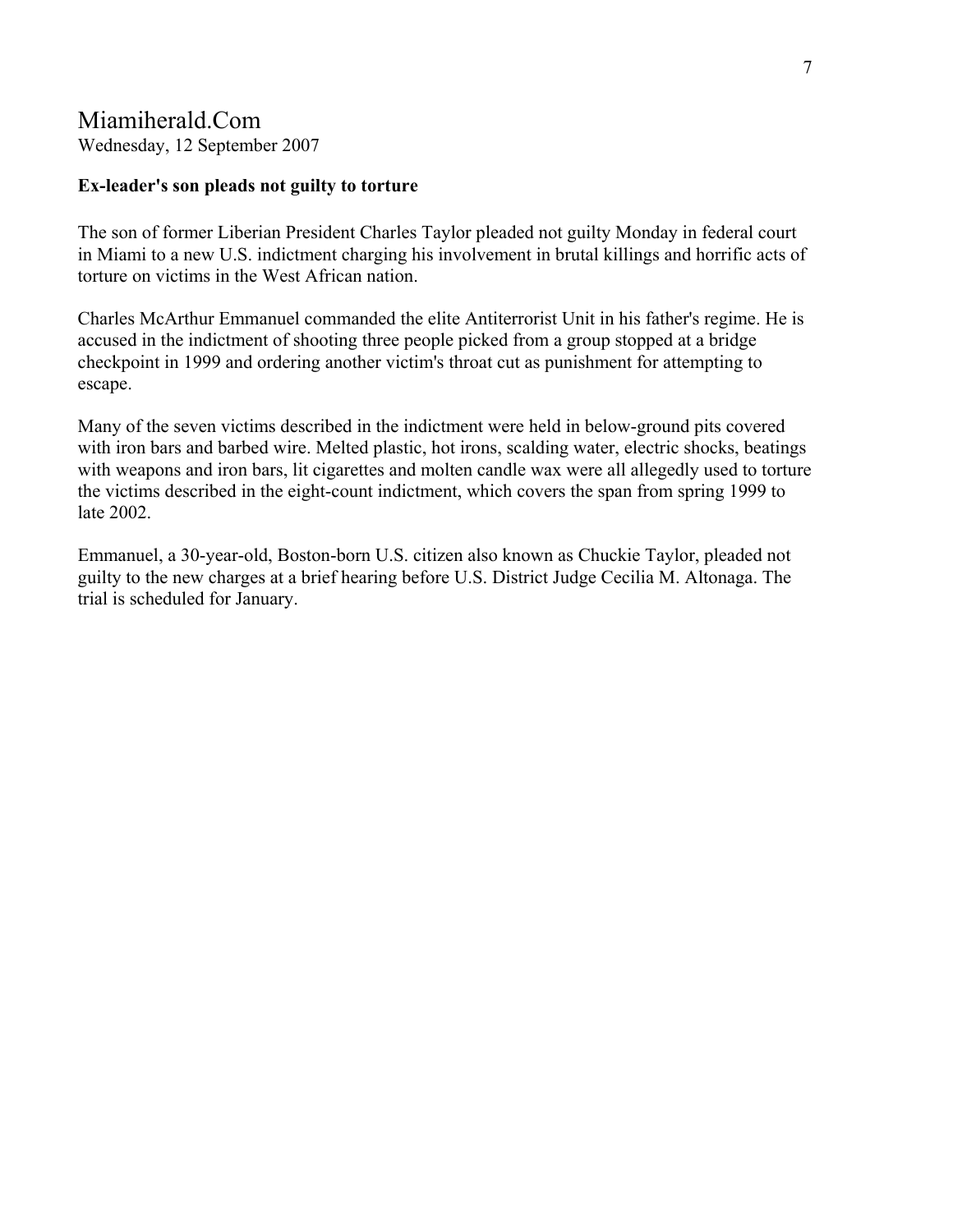

United Nations Mission in Liberia (UNMIL)

### **UNMIL Public Information Office Media Summary 12 September 2007**

*[The media summaries and press clips do not necessarily represent the views of UNMIL.]*

# **International Clips on Liberia**

# **New US Africa military command to start work next month**

BRUSSELS, Sept 12, 2007 (AFP) - The United States launches in Germany next month a new military command for Africa with small teams of key staff, but no troops, based on the continent, a senior US defense official said Wednesday. The Africa Command (AFRICOM) will initially work from Stuttgart, and have a year to prepare six locations in, as yet, unidentified African countries, said US Principal Deputy Undersecretary of Defense for Policy Ryan Henry. The move comes amid heightened US military activities in the region, much of it aimed at denying new havens for militant Islamic groups aligned with Al-Qaeda. Henry said no formal talks had begun with any country on hosting US staff there, but US officials confirmed that Liberia had applied to do so, and that Botswana, Djibouti and Senegal were open to the idea.

# **International Clips on West Africa**

# **UN chief welcomes "generally" peaceful presidential election in Sierra Leone**

UNITED NATIONS, Sept 10, 2007 (Xinhua via COMTEX) -- UN Secretary-General Ban Ki-moon welcomed on Monday the "generally orderly and peaceful" holding of the second round of presidential elections in Sierra Leone. "The secretary-general is pleased to note that the second round of the presidential election in **Sierra Leone** took place on 8 September in a generally orderly and peaceful atmosphere, in spite of the tensions and violence that marred the campaign period," Ban's press office said in a statement.

# **UPDATE 1-S. Leone poll rivals squabble over early results**

By Katrina Manson

FREETOWN, Sept 11 (Reuters) - Opposition leader Ernest Bai Koroma claimed victory in Sierra Leone's presidential election but the ruling party accused him of trying to "steal" the poll as results trickled in on Tuesday from the weekend vote. Official results with nearly two-fifths of votes counted from across the West African country showed Koroma of the All People's Congress (APC) on 60 percent, ahead of Vice-President Solomon Berewa of the Sierra Leone People's Party (SLPP) on 40 percent. National Electoral Commission head Christiana Thorpe said results from some polling stations had had to be invalidated.

### **Local Media – Newspaper**

**UNMIL and Margibi Health Team Open Medical Center in Margibi County** (The Inquirer)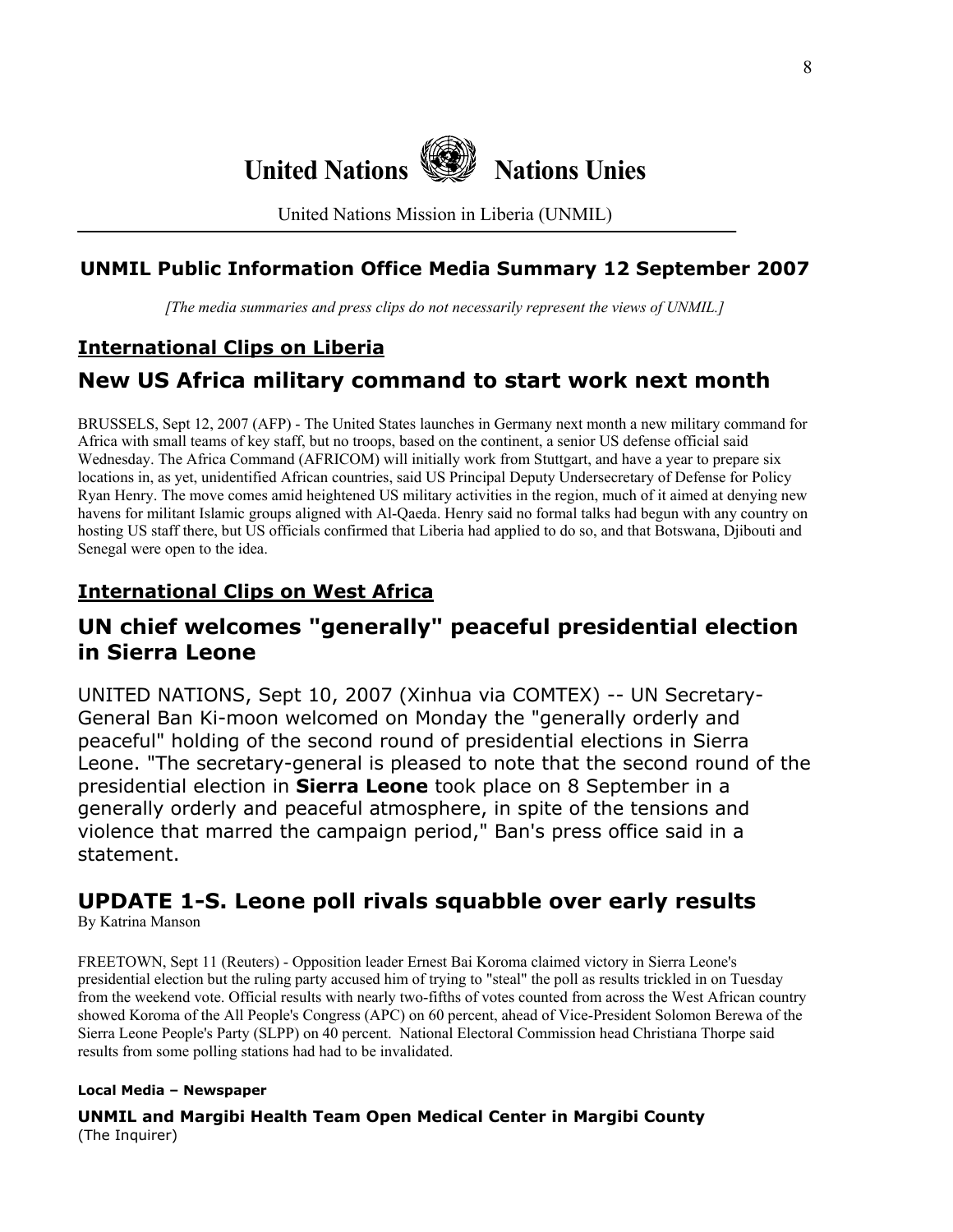- The Nigerian Contingent of the United Nations Mission in Liberia(UNMIL) in collaboration with the County Health Team of Margibi has formally opened another medical outreach center in Bolola Township.
- Speaking at the ceremony on Tuesday, Sector One Commander, Brig. Gen. Olayemi Abidoye of the Nigerian Contingent said it was important to reconstruct Health and Educational systems of the country which they have come to help after successfully restoring peace.
- He said the people who were not opportune to be treated at the Medical outreach because of complicated illness would be transferred to Monrovia for further treatment.
- Also speaking at the ceremony, Dr. Hawah Kamara of the County Health Team expressed gratitude to the Nigerian Contingent for the initiative and urged residents to make use of the facility.

#### **Muslims Begin Holy Month of Ramadan Tomorrow**

(Heritage, The Inquirer, The Informer)

- The Grand Mufti of Muslims in Liberia, Imam Shiek Abubakar Sumaworo yesterday announced that the Holy Month of Ramadan officially begins tomorrow September 13.
- Ramadan is the ninth month of the Islamic calendar and is a time all Muslims worldwide fast for a month. Imam Sumaworo urged Muslims to use the period of fasting to pray for peace for the nation and government.

#### **Auditor General Defends Action to " Downsize" Employees**

(Heritage, The Inquirer and New Democrat)

- Liberia's Auditor General, John Morlu has defended his action to dismiss several employees of the General Auditing Commission (GAC).
- Despite the intervention by the Liberian Senate for the reinstatement of some 71 employees dismissed by the commission, Mr. Morlu said the action was is in line with its mandate and to withdraw such decision would be a violation of the budget law.
- He said the budget law authorizes him to restructure the commission which includes downsizing and recruiting qualified personnel.
- Speaking on Tuesday when he appeared before the Senate to give reasons why he should not be held in contempt for failing to execute its mandate to reinstate individuals affected by the downsizing, the Auditor General said the National Legislature approved the dismissal of unqualified employees of the GAC.
- Meanwhile, the Senate has reserved its decision against Mr. Morlu for Thursday.

#### **Local Media – Radio Veritas** *(News monitored today at 9:45 am)*

### **House Speaker Confirms Government's Commitment to One-China Policy**

- Correspondents said that the Speaker of the House of Representatives Alex Tyler said that the Government of Liberia was committed to the one-China policy and would do nothing to change it.
- During discussions with the new Chinese Ambassador Zhoug Yu Zhoug who visited his office yesterday, Speaker Tyler praised China for the level of support provided the former Chinese Ambassador Lin Songtian.
- In turn, the new Chinese Ambassador Zhoug praised the people of Liberia for upholding the one-China Policy and that China will create a good investment environment that could attract investors to Liberia.

 *(Also reported on Truth FM, Star and ELBC Radio)*

### **Auditor-General Morlu Denies Sacking Workers of his Bureau**

• Appearing before the Plenary of the Senate, the Auditor-General of Liberia John Morlu denied dismissing anyone employee at the General Auditing Commission hence he could not implement the Senate's order calling for the reinstatement of some 100 employees of the Commission because they were not dismissed. Some employees of the Commission had claimed that they were dismissed by Mr. Morlu.

 *(Also reported on Truth FM, Star and ELBC Radio)*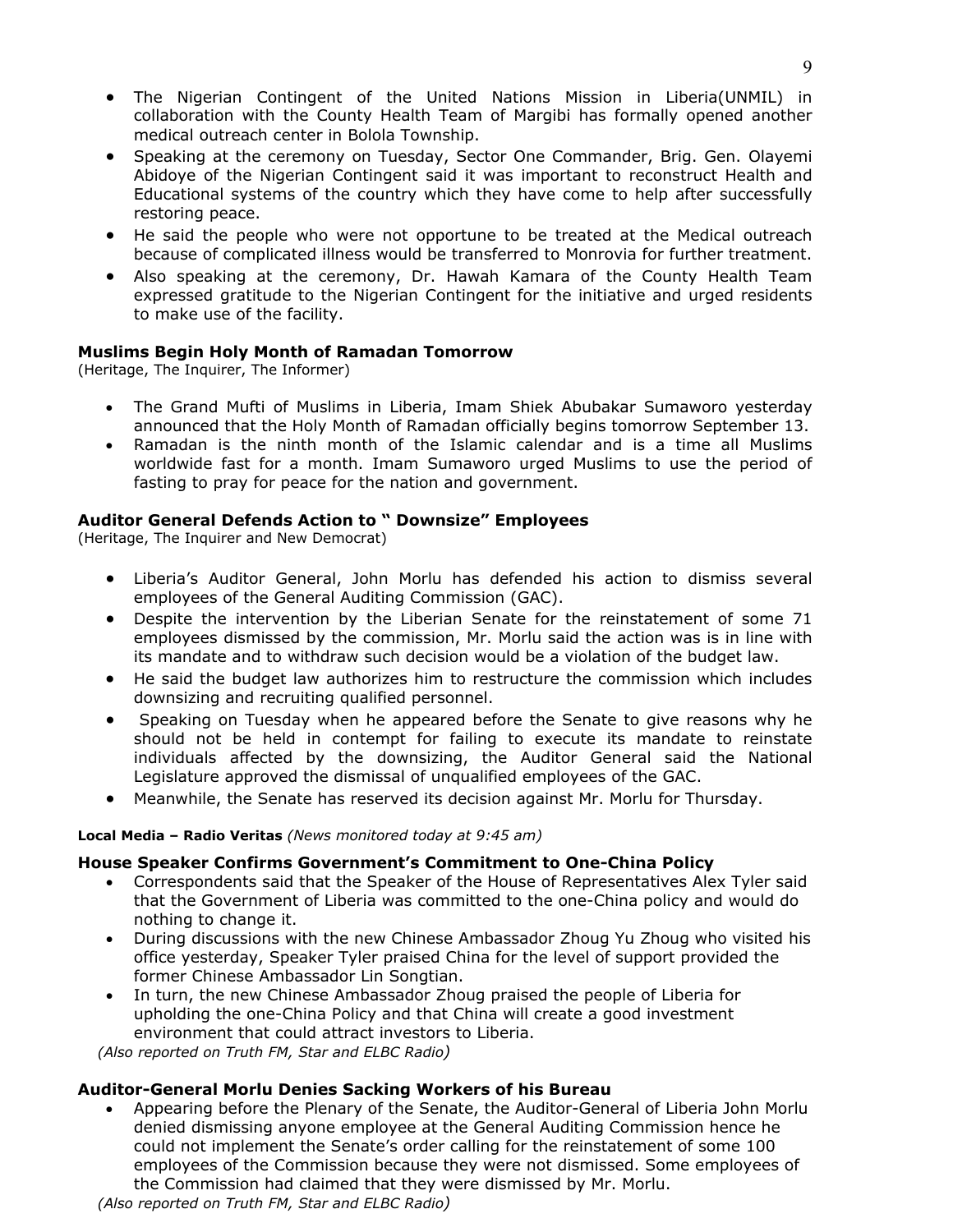### **Supreme Court Jails Immigration Commander Assigned at key Airport**

- Correspondents said that the Supreme Court of Liberia jailed for one week the Commander of the Immigration Detachment at the Roberts International Airport Felton Sherman for disobeying the Court's order. The Court had allowed two National Patriotic Party Executives to travel to Taiwan after a lower court stopped them from leaving the Country.
- For his part, Solicitor-General Tiawon Gongloe apologized to the Court and said that the act of the officers was not intentional but was late to follow the Court's order due to time factor.
- But the Justice in Chambers Cllr. Kabineh Ja'neh ordered Solicitor-General Gongloe to investigate Immigration Commissioner Chris Massaquoi to find out as to whether or not he saw the Court order.

 *(Also reported on Truth FM, Star and ELBC Radio)*

*Complete versions of the UNMIL International Press Clips, UNMIL Daily Liberian Radio Summary and UNMIL Liberian Newspapers Summary are posted each day on the UNMIL Bulletin Board. If you are unable to access the UNMIL Bulletin Board or would like further information on the content of the summaries, please contact Mr. Weah Karpeh at [karpeh@un.org.](mailto:karpeh@un.org)*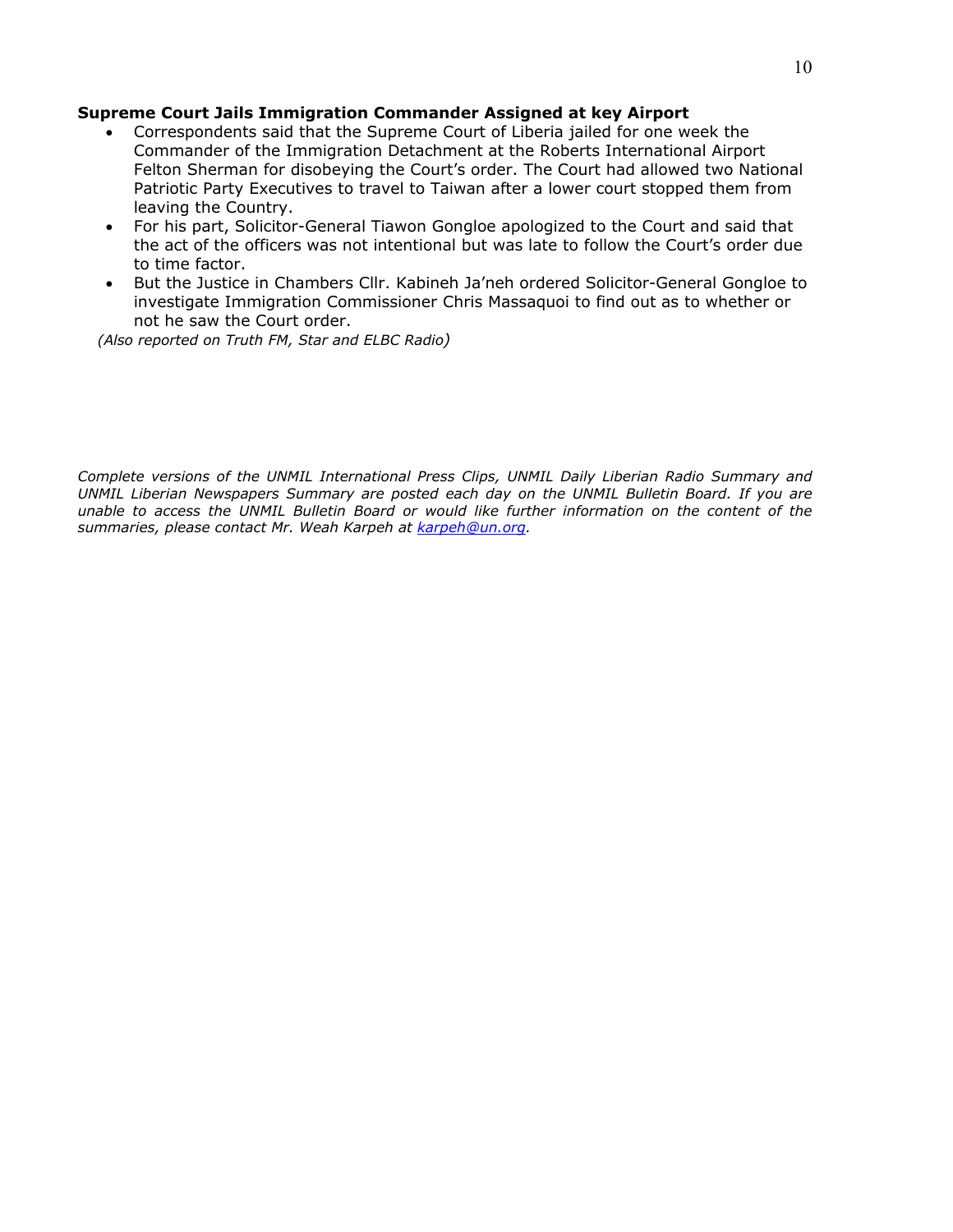# International Herald Tribune

Wednesday, 12 September 2007

### **Striking back at kleptocrats**

If someone breaks into your house, steals your money, and then lives off your wealth for years after being released, you would be pretty upset. Imagine how the people of Liberia feel. Former President Charles Taylor, who is on trial in The Hague, is alleged to have stashed away more than \$3 billion of stolen wealth (including blood diamonds) in American, Swiss and other international banks - roughly equivalent to the entire annual gross domestic product of Liberia.

You could fill a Corruption Hall of Shame with high-profile kleptocrats who have looted their national treasuries. In the last decade alone, new entrants would include Slobodan Milosevic, Alberto Fujimori and Mobutu Sese Seko. They join some of the most corrupt leaders of recent history, like Sani Abacha who stole the equivalent of 2 to 3 percent of Nigeria's GDP for every year he was in office, or Ferdinand Marcos, who is estimated to have pocketed between \$5 billion and \$10 billion.

There are plenty of serving rulers who are on their way to qualifying for induction into this ignoble club. They typically qualify by illegally taking over private enterprises, siphoning off money from state-owned monopolies, rigging procurement contracts, stealing foreign aid, or even by looting cash straight from the central bank.

Corruption enriches them and their cronies, but hurts everyone else. Developing countries are the most vulnerable. Where private investment is limited, people depend more on the state. If the state is stealing from its citizens, there is less money for education, health care, roads and hospitals, not to mention a functioning justice system.

As capital takes flight, the financial system becomes tainted. Investors and development agencies stay away. Poverty deepens, the public's trust is eroded, and democracy is threatened.

This creates an open trough for the large-scale looting of public assets - free from public accountability, systemic checks and balances, and the rule of law. It also makes societies more vulnerable to organized crime and conflict.

What can be done? The World Bank and the United Nations Office on Drugs and Crime have just launched a stolen-asset recovery initiative to help developing countries. A key aim is to deter would-be kleptocrats by demonstrating that there is no safe haven for illicit gains. This is a shared responsibility between developing countries and those where dirty money ends up.

Developing countries need help in strengthening the rule of law and building accountability and transparency measures into public financial management. Establishing independent anticorruption agencies and financial intelligence units are two essential keys.

Compliance should be stressed among lawyers, accountants and real estate professionals who are often used, wittingly or unwittingly, to help hide assets. Laws on trusts and corporations should be reviewed to ensure that they are legitimate vehicles rather than safe havens for stolen assets.

Stolen assets are most likely to be detected when they are first spirited away, during the initial transfer of funds overseas as part of the money laundering process. Why not create a hot line to report stolen assets, similar to those already used for missing persons or suspected terrorist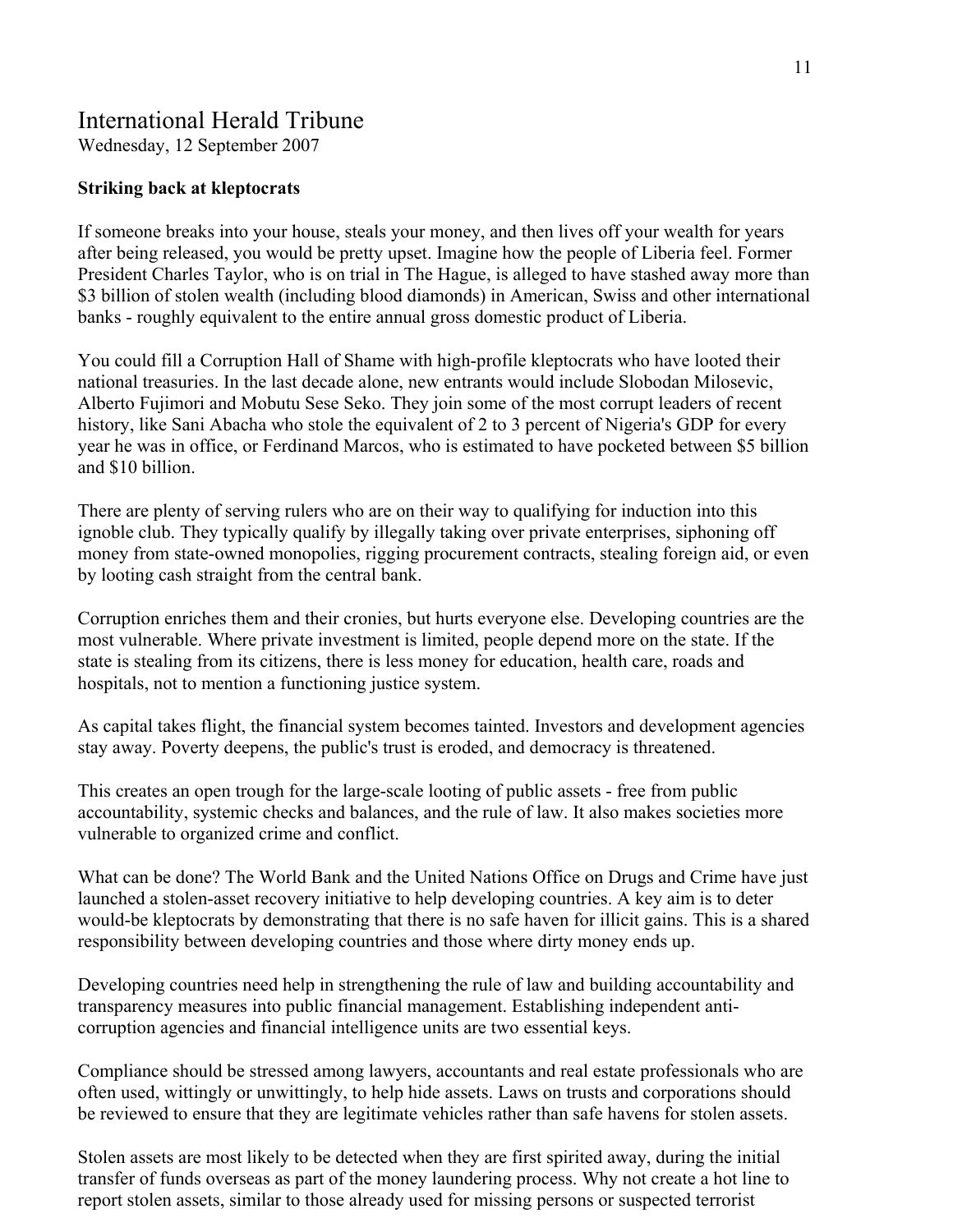suspects? Wire transfers are so fast and evidence can disappear so quickly that a real-time response is required.

Banks and other companies should more stringently apply due diligence, for example by expanding "know-your-customer" norms and anti-money laundering policies to real estate and stock markets. They should be aware of the risk to their reputations if they are found to be harboring stolen goods.

Mutual legal assistance can help ensure that governments receive cooperation in recovering assets that have been hidden abroad, and in extraditing those responsible for the theft.

Prison is insufficient punishment for the guilty. It deprives them of their liberty, but not their illgotten gains. Take away their hidden loot and they will really feel the pain. It will also discourage others from stealing in the first place.

Ideally, stolen assets should benefit the public good. In Italy, land confiscated from the mafia has been used to grow olives, cereals and grapes to make products distributed through student cooperatives. In Colombia, the government is putting assets seized from drug lords back into public hands, for example, giving land to the poor. The "poppy palaces" of corrupt officials and drug traffickers in Afghanistan could be turned into schools.

Tough safeguards will be needed to ensure that returned assets do not get stolen again by a new generation of leaders. That means monitoring the use of recovered funds by officially recording the receipt of the assets, declaring their intended use, and reporting on expenditure.

It is good to see corrupt leaders behind bars. But the money that they have stolen should not be locked away as well.

Cooperation among governments - rich and poor - as well as the financial sector can make sure that stolen assets are returned to their rightful owners - the people.

*Antonio Maria Costa is executive director of the United Nations Office on Drugs and Crime.*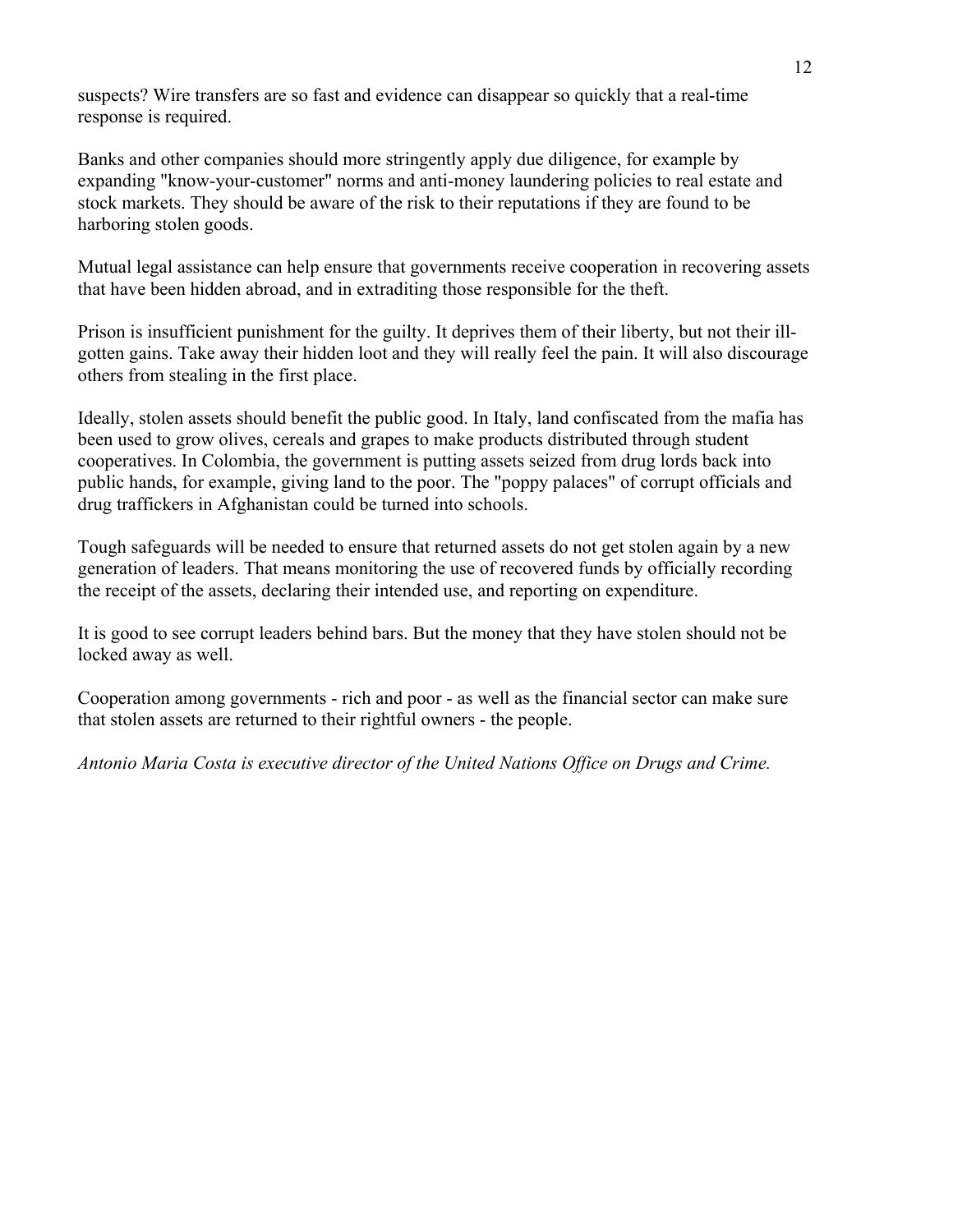## Boston.com Thursday, 13 September 2007 http://www.boston.com/news/globe/editorial\_opinion/oped/articl

### **Liberia's small steps on reform**

### By Carolyn Norris and Mark L. Schneider

LIBERIA IS appearing to have turned a real corner. President Ellen Johnson-Sirleaf has shown impressive progress on reforms since she was elected in 2005. In the fight against endemic corruption, she has forced her ministers to follow her lead in disclosing their assets, and she is renegotiating sweetheart contracts in rubber, timber, and mining. To keep her government on the level, she has agreed to have international experts cosign with ministers before major expenditures are approved. And in a make-or-break test for a historically weak and corrupt judiciary, the attorney general is prosecuting her predecessor.

Measured against the past, these steps are notable, and part of the benefit is boosted tax revenues up nearly 50 percent over last year. In the past, too often revenues went into private pockets rather than the treasury.

Of course, measured against the goals of a functioning state and economy, Liberia has a long way to go. Those within the administration suspected of wrongdoing have been removed but are yet to be prosecuted. Key commissions for fighting corruption, for postconflict truth and reconciliation, and for human rights are pending legislative approval or only just getting started.

This week, the head of the UN peacekeeping force in Liberia will present the Security Council with a phased drawdown strategy for the mission's 14,000 peace keepers but with a strong "hold" and review" warning after each phase. He also argues that even when the peacekeeping force ideally drops to 9,000 in 2010, a strong force will still need to see the country through its 2011 elections.

In short, then, Liberia has taken a few promising steps toward recovery, but it still faces a long road ahead. The international community will need to remain there for many years.

Given this, it was unwise for the United States to propose a sharp reduction in its funding of the peacekeeping effort in the budget request for 2008. Fortunately, congressional appropriators have thus far seen through the wildly unrealistic reasoning that Liberia's own forces would be up and running quickly and are rejecting the proposed cut.

The United States, which has outsourced the job of training the proposed 2,000-person army to businesses, can point to a lot of barracks constructed and equipment purchased, at a total cost of about \$20 million over the past two years. But only 165 troops have completed basic training, with another 525 in the process.

A similar lag exists on deploying police. While visiting the capital of Monrovia recently, we could see some of the country's newly trained police, including women, directing traffic. Overall, however, this is a drop in the ocean. The UN mission targeted basic training first, and by June it had 3,522 police on board. But the mission had passed on building the police stations, setting up communications networks, and buying police vehicles, partly because its funds come from slowto-arrive voluntary contributions. A week ago, only 676 police had been deployed to the country's 15 counties.